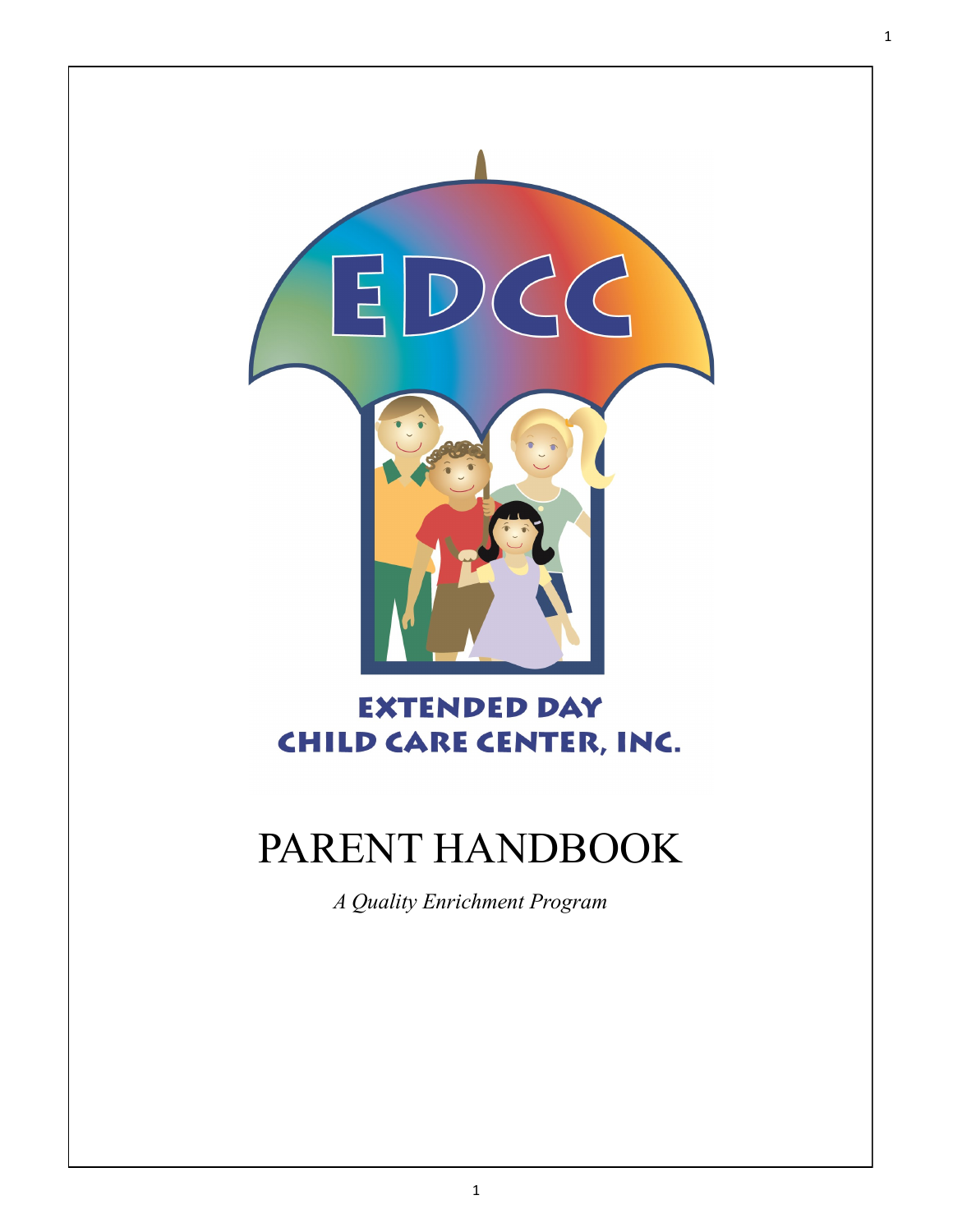|                                | 6  |
|--------------------------------|----|
|                                | 7  |
|                                | 7  |
|                                | 8  |
| EDCC Centers, Location & Phone | 9  |
|                                | 10 |
|                                | 10 |
|                                | 11 |
|                                | 11 |
|                                | 11 |
|                                | 11 |
|                                | 12 |
|                                | 12 |
|                                | 13 |
|                                | 13 |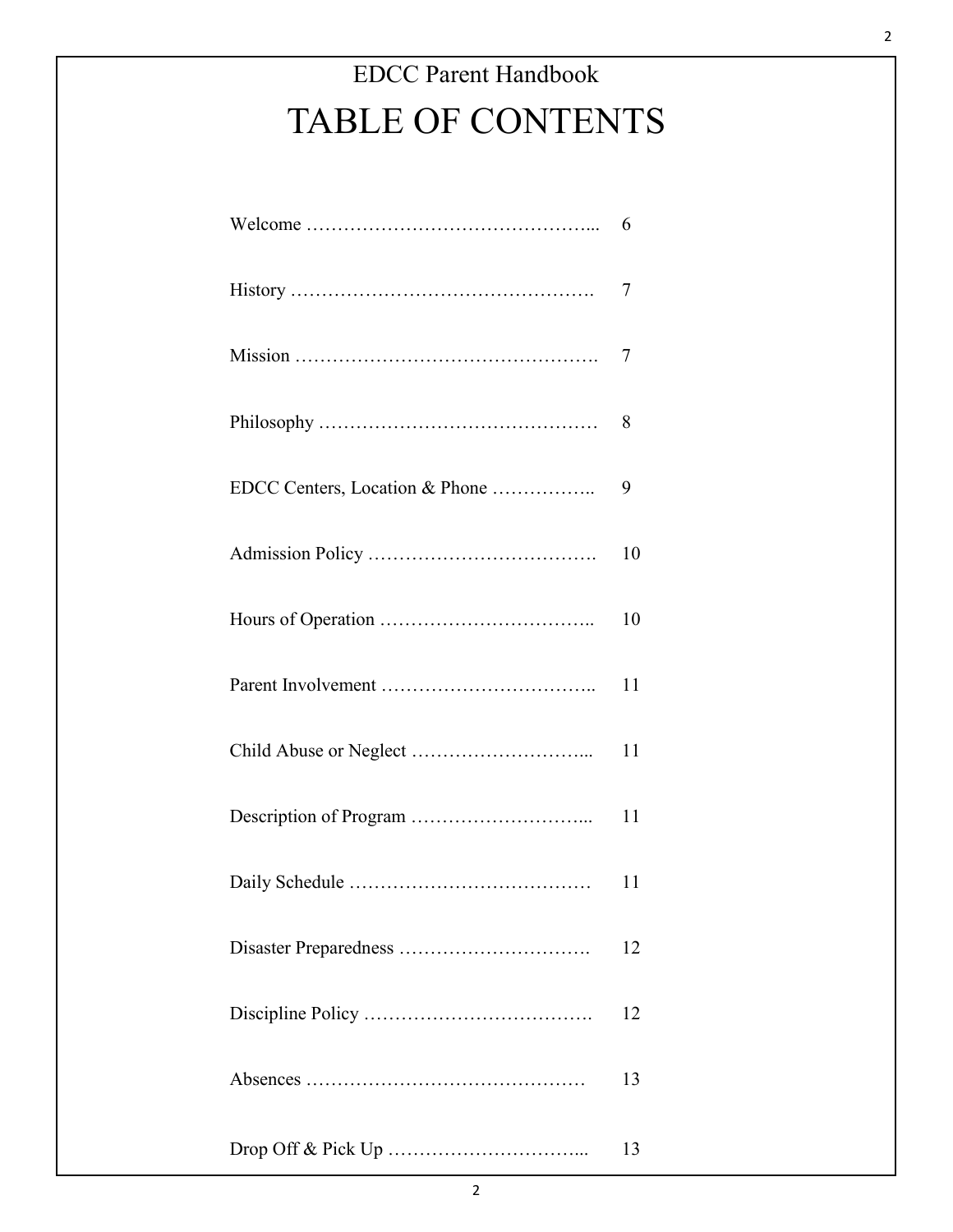|                               | 13 |
|-------------------------------|----|
|                               | 14 |
| Birthdays & Special Occasions | 14 |
|                               | 14 |
|                               | 14 |
|                               | 14 |
|                               | 15 |
|                               | 15 |
|                               | 16 |
| Withdraw from Program         | 16 |
|                               | 16 |
|                               | 16 |
| Tobacco-Free Facilities       | 16 |
|                               | 17 |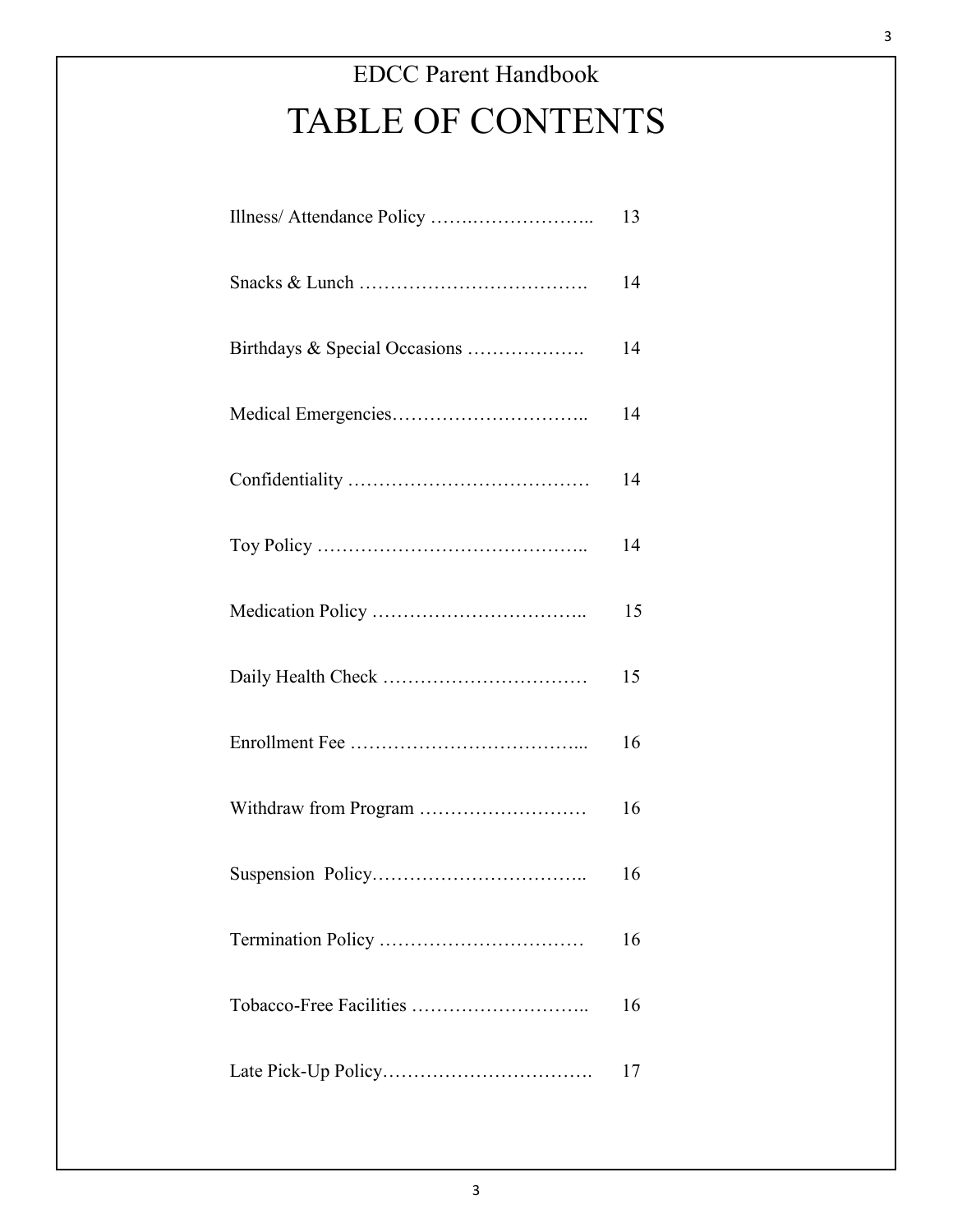|                                  | 17 |
|----------------------------------|----|
|                                  | 17 |
| Authorized Person Pick-Up Policy | 18 |
|                                  | 18 |
|                                  | 18 |
|                                  | 18 |
|                                  | 18 |
| Afterschool Classes & Activities | 18 |
|                                  | 19 |
| Parent & Director Meetings       | 19 |
| Kindergarten Parent Orientation  | 19 |
| Telephone & Answering Machines   | 19 |
|                                  | 19 |
|                                  | 19 |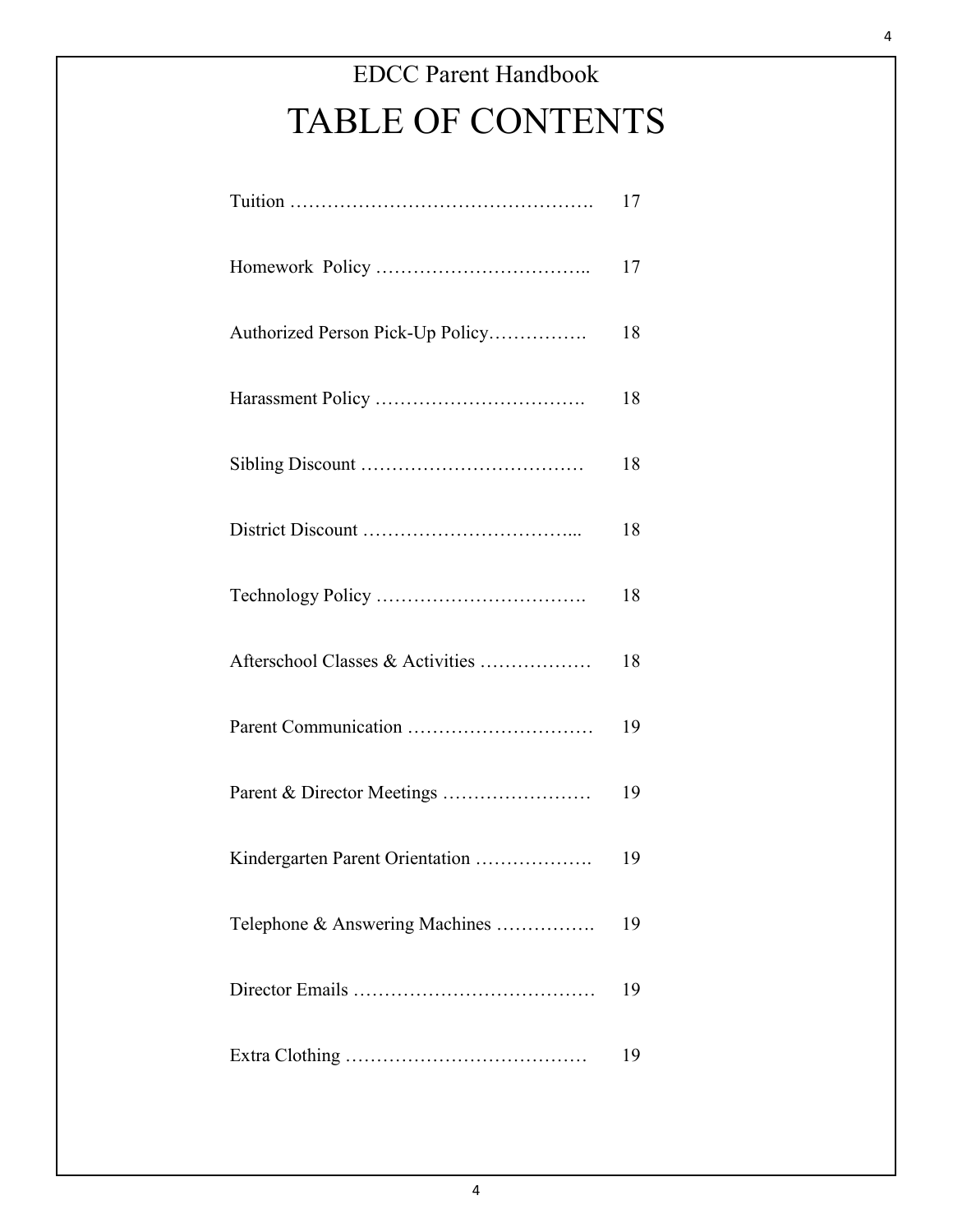| 20 |
|----|
| 20 |
| 20 |
| 20 |
| 20 |
| 21 |
| 21 |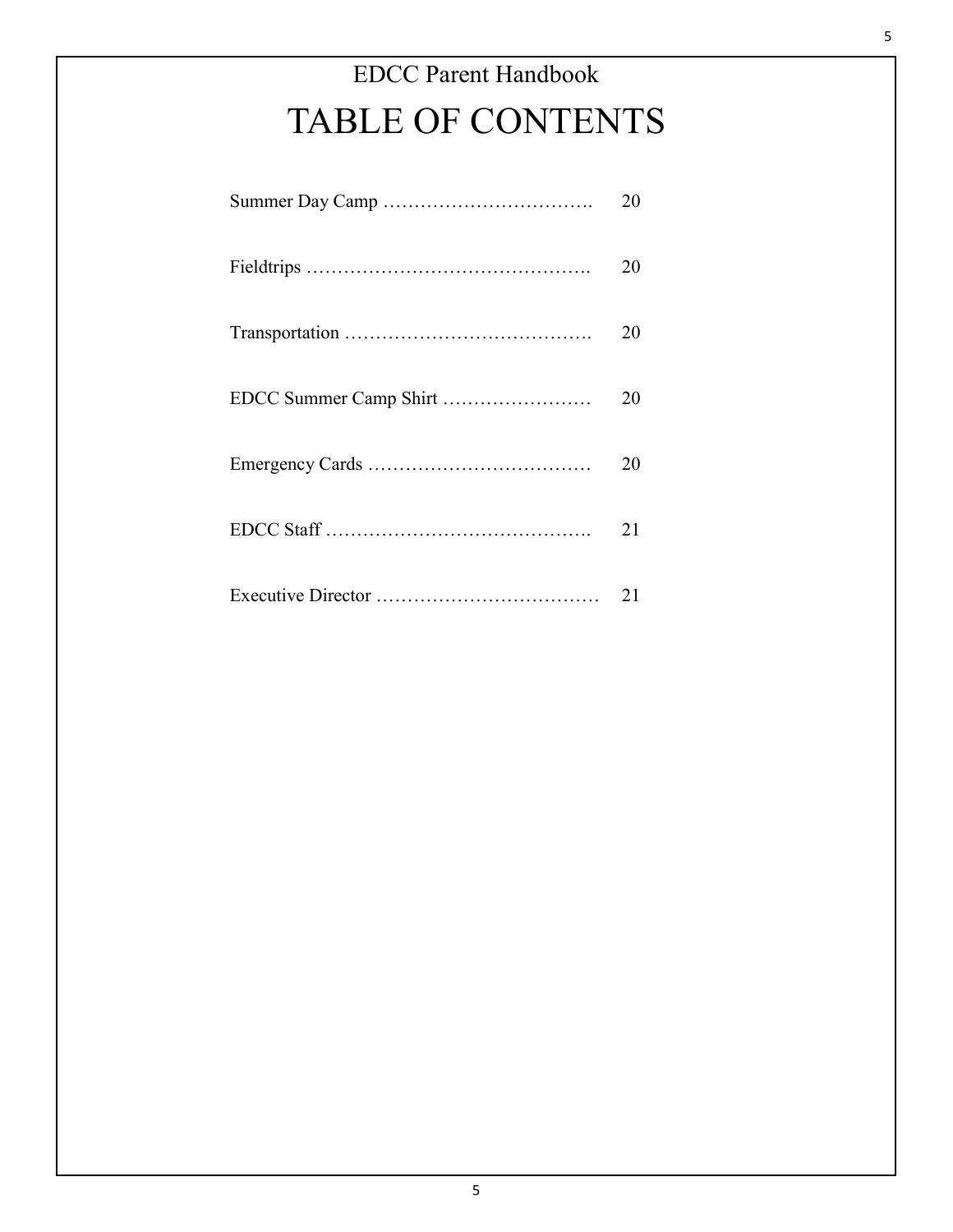

6

Welcome to Extended Day Child Care

Dear Parents,

Child care can be a stressful and worrisome item for parents. At EDCC our goal is to eliminate that problem for you. We can assure you that we will love and nurture your child as well as guide him/her through stimulating activities during their hours at the center.

We understand how important dependable, quality child care is to your family and we will strive to meet your child's needs during the hours he/she is not in school. Learning does not stop when the school dismissal bell rings. EDCC will provide a variety of enrichment activities to enhance your child's social, physical, and educational growth, as well as offer high standards in care and guidance.

Our highly qualified staff must undergo fingerprint clearance, background checks, health screening assessment, provide proof of immunizations as well as stay current with CPR/First Aid, Mandated Reporter and Integrated Pest Management certifications. Each staff member meets and/or exceeds State and Social Services requirements for working in childcare.

Sincerely, Dr. Cheryl A. McElhany President of the Board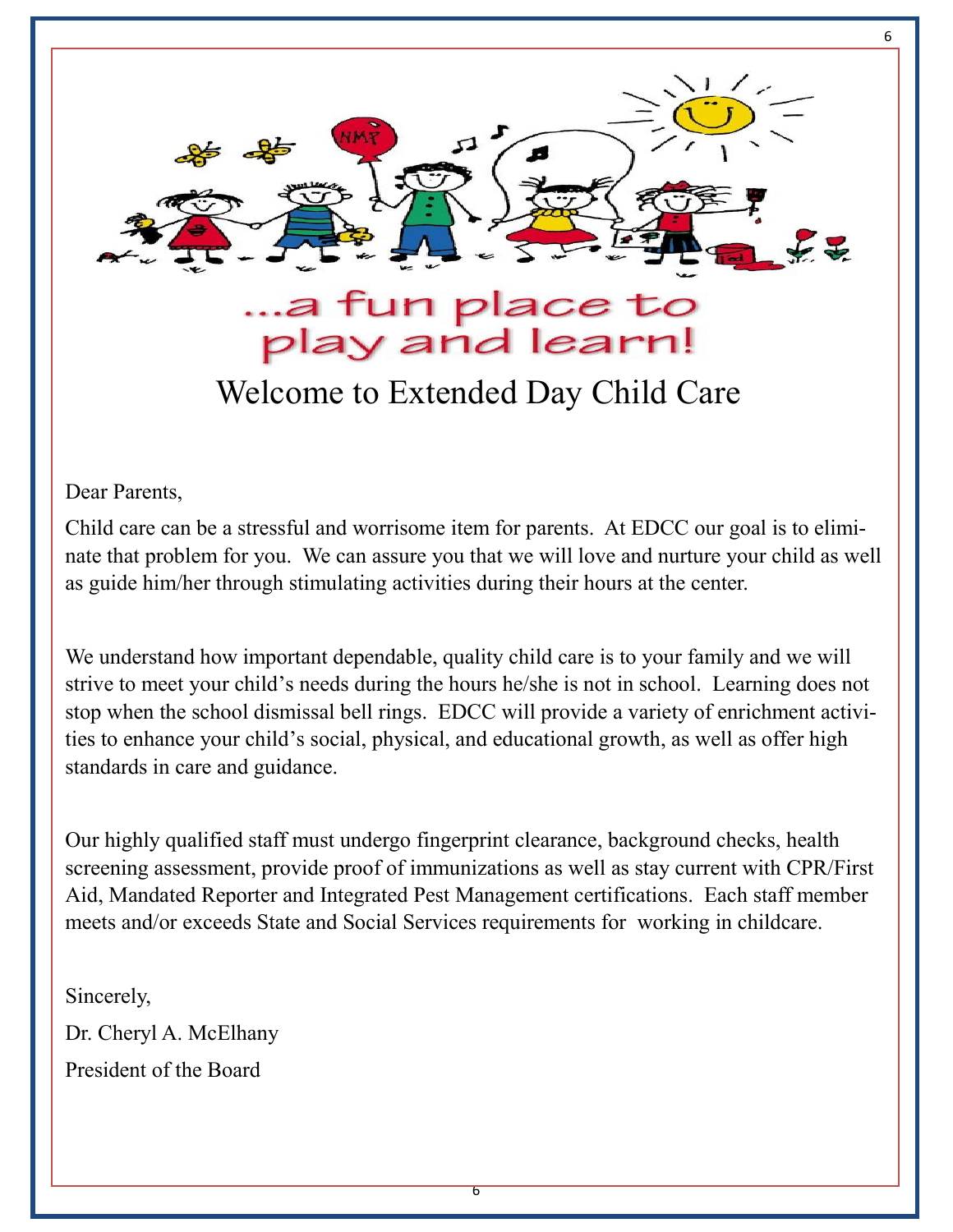# Extended Day Child Care's History

Dr. Cheryl McElhany founded EDCC in 1986 when school age child care was limited or missing from most elementary schools at the time. Motivated by a need for a quality program for her own first grade daughter, she was successful in opening the first EDCC center at Walnut Grove Elementary School in Pleasanton. An elementary principal at the time in a neighboring district, Dr. McElhany designed a superior school-age before and after school program, hired excellent staff to run centers, and continued to open 8 additional centers at all the elementary schools in the Dublin school district.

Today Dr. McElhany serves as the President of EDCC. She has been a classroom teacher, school principal at the K-8 level, Assistant Superintendent, and Superintendent in the Bay Area school districts. She continues to work with teachers and instruct at the college level. The EDCC design of service and standards developed by Dr. McElhany are strongly aligned with the National After-School Association (NAA) Standards.

Each center has a highly qualified site director as well as staff to work with the children. As a non-profit company one of our core competencies has been to provide quality services and curriculum that parents can afford. We have been able to maintain that since we opened our doors in 1986.

# MISSION STATEMENT



*BEST IN THE VALLEY!* 



At EDCC, all staff, parents and children will work cooperatively together with mutual respect and support to maintain a thriving, well organized, child care and enrichment learning center, which is highly respected, at full enrollment and valued by all.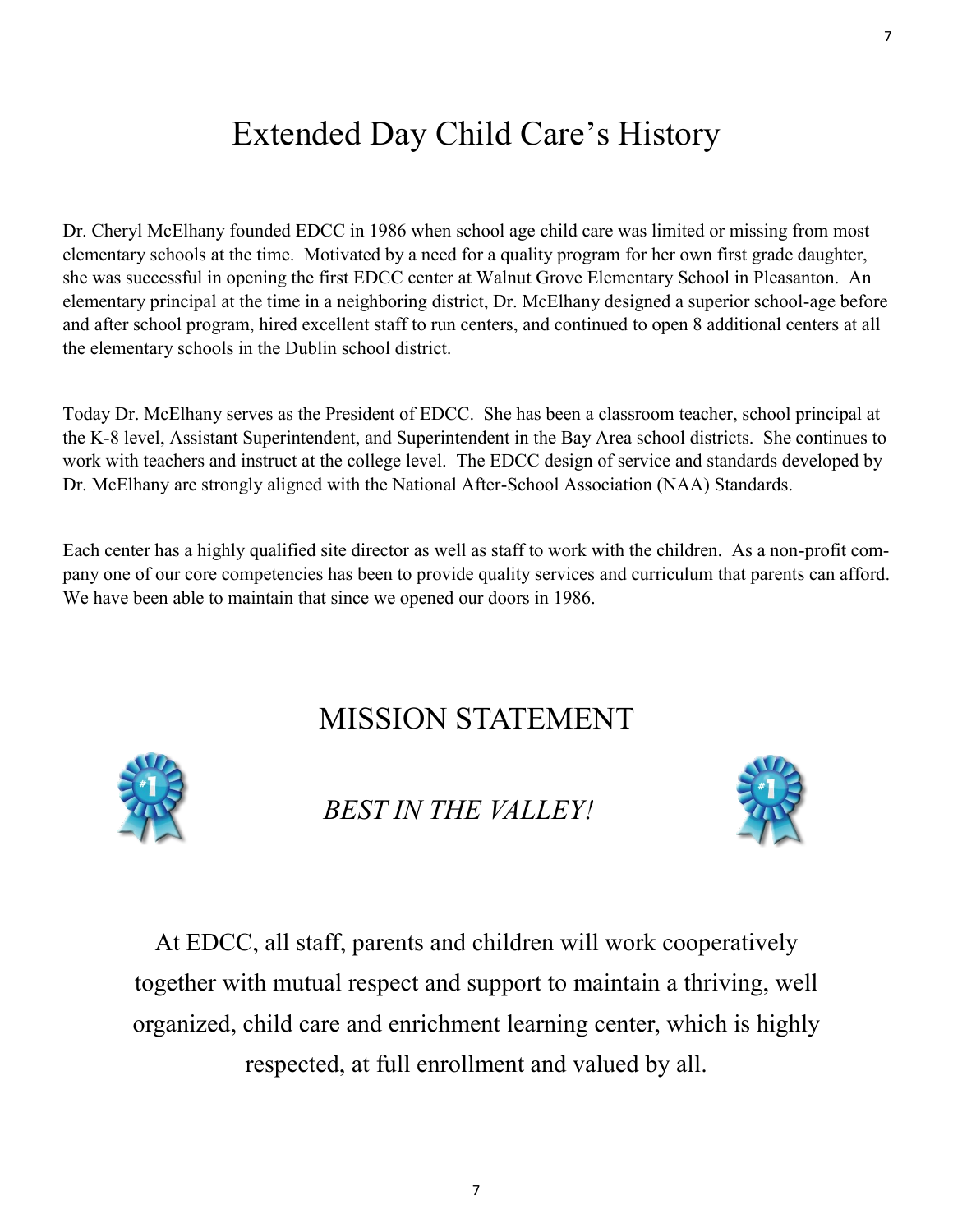# *EDCC 1—2 –3 Philosophy*

**1. ENVIRONMENT-** is loving, caring, and nurturing.

**2. PROFESSIONALISM-** means that our staff is well trained, competent, experienced, appropriate, and responsive.

**3. STUDENT GROWTH-** promotes activities that are stimulating, challenging and well-rounded.

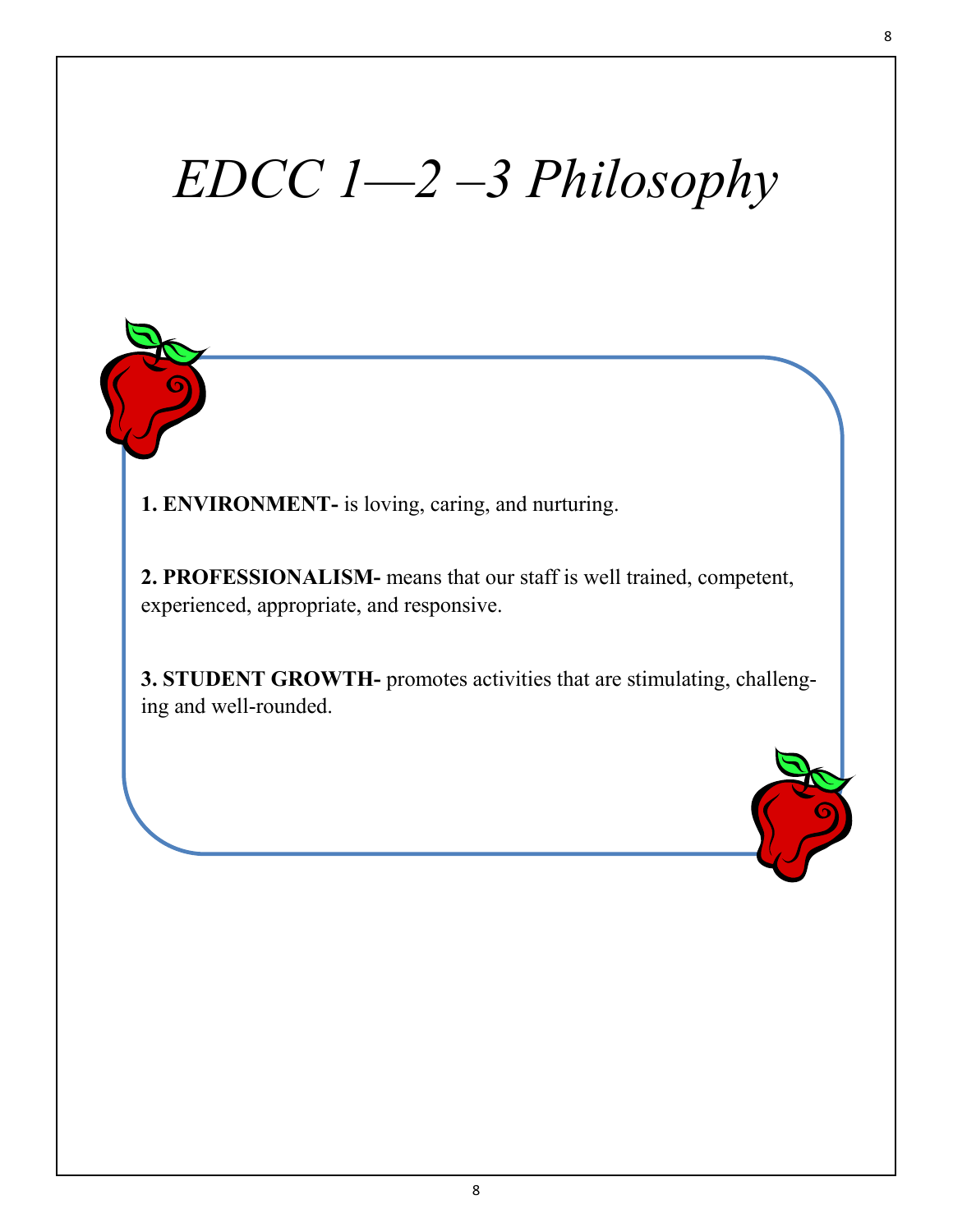# **Extended Day Child Care Centers**

**EDCC Administrative Office** 

**6400 Village Parkway, Suite #207** 

**Dublin, CA 94568** 

**www.extendeddaychildcare.org** 

**Email: vsinclair@extendeddaychildcare.org**

**Federal Tax Exempt I.D. #94-3004934**

**Phone: (925) 479-0785 or 479-0919 Fax: (925) 479-0879**

| <b>CENTER</b>                     | <b>ADDRESS</b>                              | <b>PHONE</b>   | <b>EMAIL</b>                            | <b>LICENSE#</b> |
|-----------------------------------|---------------------------------------------|----------------|-----------------------------------------|-----------------|
| <b>DOUGHERTY</b>                  | 5301 Hibernia Dr.<br>Dublin, CA 94568       | (925) 803-4154 | ncasabar@<br>extendeddaychildcare.org   | #013415316      |
| <b>DUBLIN EL.</b>                 | 7997 Vomac Rd.<br>Dublin, CA 94568          | (925) 551-8170 | curibe $@$<br>extendeddaychildcare.org  | #013412413      |
| <b>FREDERIKSEN</b>                | 7243 Tamarack<br>Dr. Dublin, CA<br>94568    | (925) 833-0127 | rochoa@<br>extendeddaychildcare.org     | #010214801      |
| <b>GREEN</b>                      | 3300 Antone Way<br>Dublin, CA 94568         | (925) 829-5538 | dbeckwith@<br>extendeddaychildcare.org  | #013418995      |
| <b>KOLB</b>                       | 3150 Palermo<br>Way, Dublin, CA<br>94568    | (925) 828-2666 | aferraro@<br>extendeddaychildcare.org   | #013420903      |
| <b>MURRAY</b>                     | 8435 Davona Dr.<br>Dublin, CA 94568         | (925) 829-4043 | sronningen@<br>extendeddaychildcare.org | #010211960      |
| <b>WALNUT</b><br><b>GROVE</b>     | 5199 Black Ave.<br>Pleasanton, CA<br>94566  | (925) 846-5519 | nglynn@<br>extendeddaychildcare.org     | #010211857      |
| <b>AMADOR</b>                     | 2100 E. Cantara<br>Dublin, CA 94568         | (925) 560-8191 | tsalgado@<br>extendeddaychildcare.org   | #013422039      |
| <b>COTTONWOOD</b><br><b>CREEK</b> | 2400 Central<br>Parkway Dublin,<br>CA 94568 | (925) 479-1341 | apauly@<br>extendeddaychildcare.org     | #013423041      |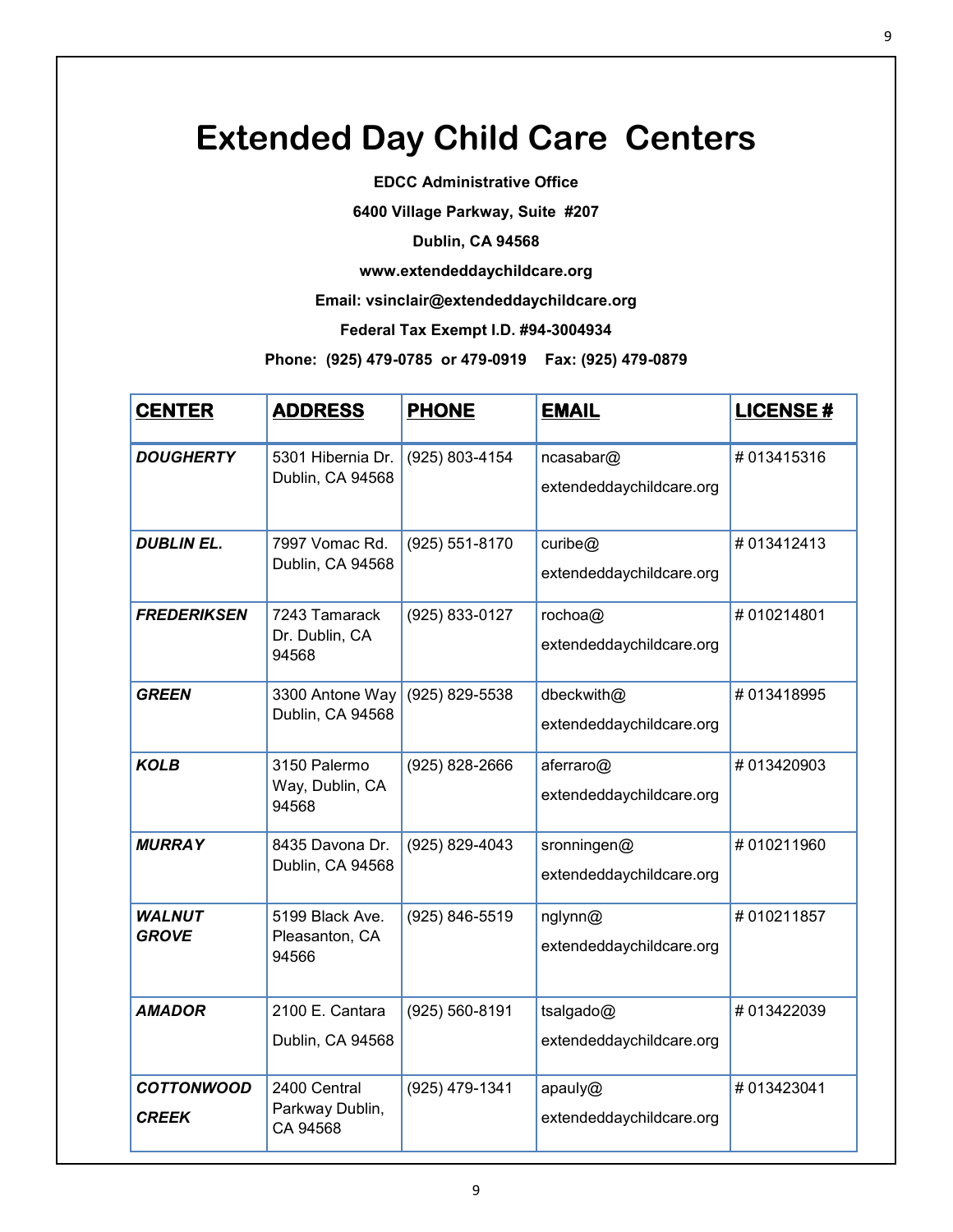#### ADMISSION POLICY

*EDCC serves the children enrolled in Kindergarten through Fifth Grade at the schools in the Dublin Unified School District and at the Walnut Grove Elementary in the Pleasanton Unified School District.* 

Extended Day Child Care Center, Inc. is fully licensed by the State of California and admits students of any race, color, national and ethnic origin to all the rights, privileges, programs and activities generally accorded or made available to students at the school. EDCC serves ages 4.9 through 12 years of age. It does not discriminate on the basis of race, color, nationality and ethnic origins in administration of its educational policies, admission policies and school-administered programs. EDCC enrolls students with special needs who attend the school. Students are admitted to EDCC by an application and parent/child conference process with the Site Director. An application and fee schedule are available at each center. It is explained upon admission that staff/family communication is expected in order to provide for the child's well being. EDCC will work with the family and school to offer a program that meets the needs of each child. You will need to create a Shutterfly account if you do not already have one and add us. This site will post updates on up and coming events as well as post our monthly activity calendars, snack menus, newsletters and pictures. It is a private site just for parents to be able to see what activities we are doing with your children daily. Please ask your Director for the website so you can sign up. The following documents must be completed by the parent for the child's file and must be received prior to the child's first day:

- Admission Agreement
- \* Identification and Emergency Information LIC 700
- Emergency Card
- Personal Rights LIC 613A
- Notification of Parent's Rights LIC 995
- Child's Preadmission Health History-Parent's Report LIC 702
- Consent for Medical Treatment LIC 627
- All EDCC Forms– photo waiver, homework agreement, fieldtrip agreement, behavior policy agreement, nap preference (Kindergarten ONLY) , food restrictions/allergies, sunscreen release form

#### HOURS OF OPERATION

EDCC operates year round Monday through Friday, opening at 7:00 a.m. and closing promptly at 6:00 p.m. with the exception of the following holidays when we are closed:

| <b>Labor Day</b>                              | Veteran's Day                 | Thanksgiving & day after |
|-----------------------------------------------|-------------------------------|--------------------------|
| <b>Christmas Eve to New Year's Day</b>        | <b>Martin Luther King Day</b> | <b>Presidents' Day</b>   |
| <b>Spring Break for one day</b>               | <b>Memorial Day</b>           | <b>Independence Day</b>  |
| <b>Staff Development Day at end of summer</b> |                               |                          |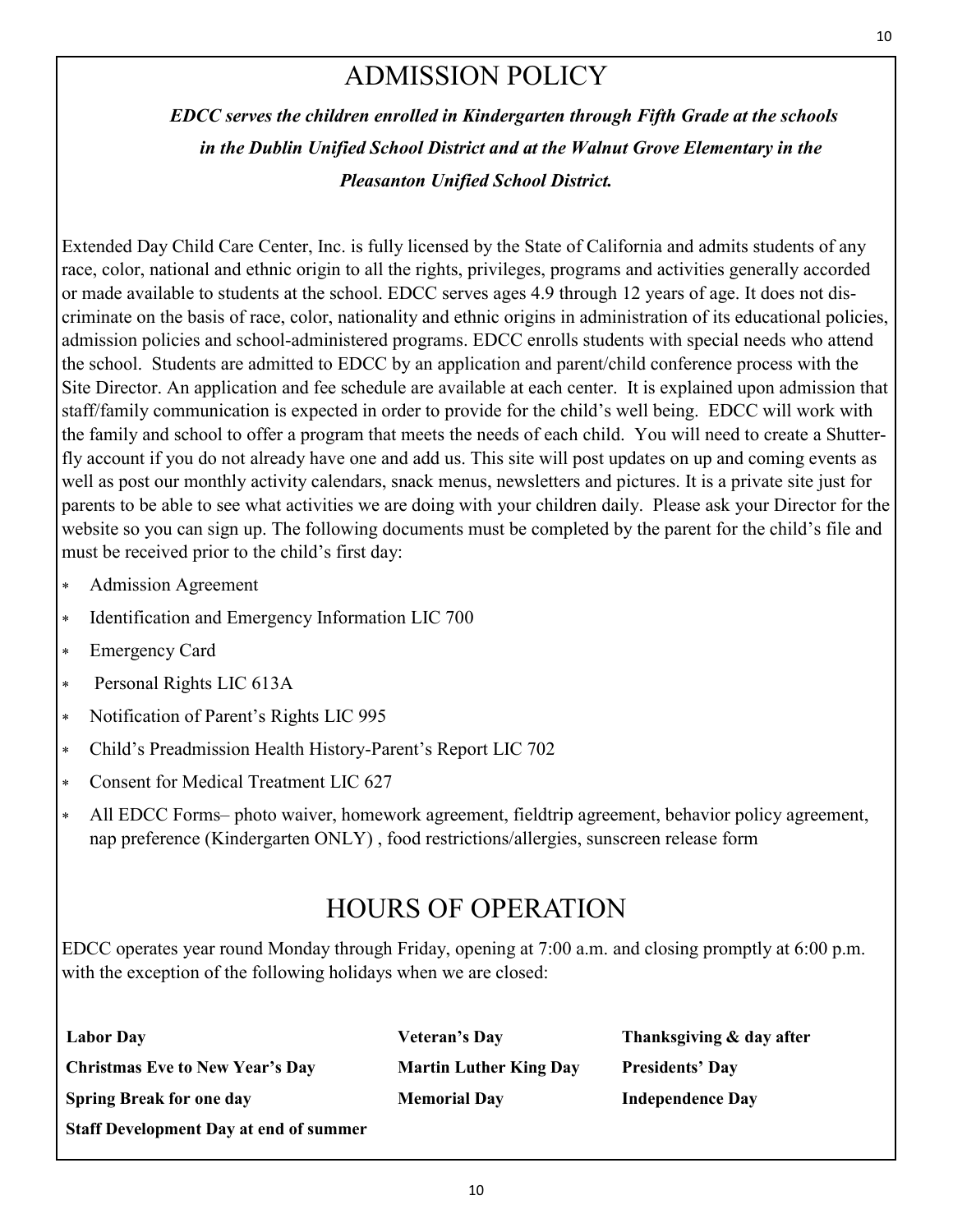## PARENT INVOLVEMENT

As a parent, you are welcome to visit at any time during the course of the program day. If you wish to meet with the Site Director to discuss specific ideas or concerns, we ask you to schedule an appointment in advance. Parents are encouraged to provide input into EDCC programs by completion of the annual Parent Surveys and serving on the Parent Advisory Council (PAC). A monthly newsletter with lesson plans and menus is published on the Shutterfly share site to keep parents informed of important events and items of interest happening at the center. If you have any skills or talents that you would like to share with us we would love to have you volunteer and participate in our program, please just let us know.

#### CHILD ABUSE or NEGLECT

The State of California requires all childcare professionals to report any suspected child abuse, or neglect of a child. If a parent or authorized pick-up person appears to be under the influence of alcohol or a controlled substance when picking up a child, EDCC staff will not release the child. We will call everyone that is listed on the Emergency Card to arrange alternative pick-up. If the pick-up person insists on leaving the premises with the child, we will call 911 immediately. All EDCC staff are trained in the recognition and reporting of cases of abuse or neglect. The safety of our students is of extreme importance. Our policy clearly states no child is left alone or unsupervised at any time while in our care. Whenever possible, no employee will be alone with one child and will be in clear view of other employees, parents and children at all times. The Director must be informed immediately of any suspicious incident involving inappropriate conversations or physical contact by an employee, other adult, or student and a child.

#### DESCRIPTION OF THE PROGRAM

EDCC encourages children to explore and learn in the safe and well-supervised environment of the on-site child care center. Our program operates year round even on the many days the school is closed. We understand school age children are eager to learn and play with other children from their school classrooms and neighborhoods. The EDCC teachers plan a wide variety of enrichment activities on a daily basis to foster a child's interest in sports, art, science, technology, engineering, mathematics, cooking, music, drama, coding, dance and much more. The culture and diversity of our population is a consideration in all planning of activities and policies at EDCC. During the summer, we offer a fun-filled summer day camp experience with fieldtrips, theme days and special shows.

#### DAILY SCHEDULE

Upon arrival at EDCC for the morning session, children are encouraged to participate in one of the activities planned for the morning. Children are permitted to eat breakfast if it is brought with them. Our staff does not prepare breakfast or store breakfast food at the Center. During the school year, students will be dismissed from EDCC ten minutes prior to the start of school allowing them time to walk to their classroom. Kindergarten students are walked to and from class each day. Once they return to the Center after Kindergarten, they will eat lunch followed by an activity for non-nappers and a quiet nap for those that choose to. All students are served an afternoon snack followed by recess or homework center. Children will then participate in one of the activities planned for the day which engages all students. The EDCC teachers complete daily written plans of all activities. Parents and students can find the Daily Schedule of Activities posted on the Parent Information Bulletin Board near the sign-in counter and the website.

<sup>11</sup>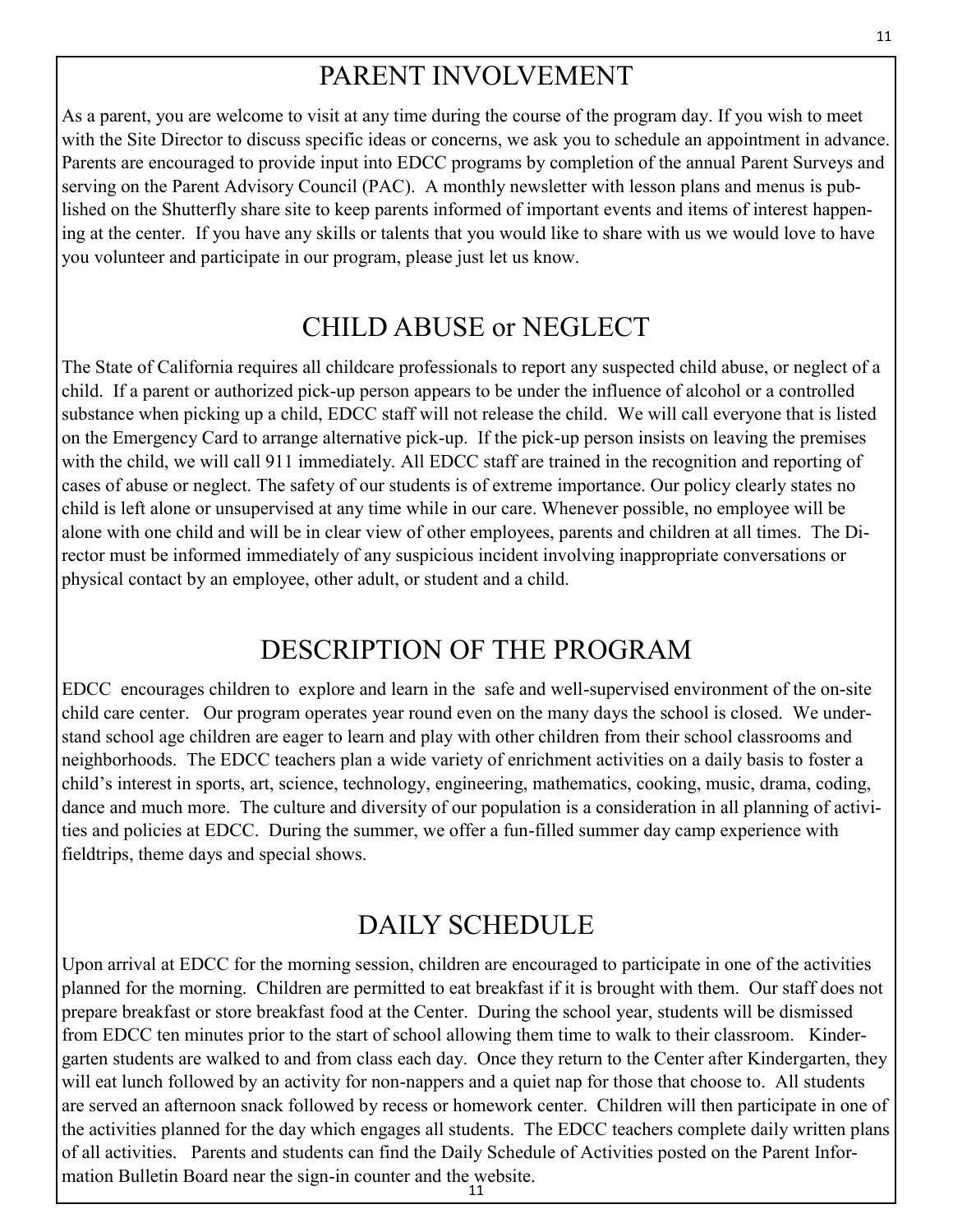#### DISASTER PREPAREDNESS

In any emergency, the safety and security of the children and employees is of the utmost concern. EDCC requires that all employees act in a professional and calm manner in the face of any emergency. Further, it is expected that all employees will attend to the safety and security of the children throughout an emergency situation until the parent or designated adult has come to pic up your child. If it's determined the children must be evacuated to other areas on the school grounds or area parks, a notice of relocation will be posted on the front door of the center, parents will receive a personal email and it will be put on the Shutterfly share site. Parents will be contacted as soon as possible using the information on each child's Emergency Card. It is extremely important for your child's emergency information to be accurate and up to date. All centers conduct earthquake and fire drills each month. The center keeps an updated disaster and mass casualty plan which is posted at each site and updated as needed. Due to certain emergency situations, including but not limited to, electrical power failure, lack of water, lack of heat or air conditioning, plumbing issues, hazardous road conditions, or other situations which may endanger the safety or health of the children and employees, may result in EDCC facilities being closed at the discretion of the Executive Director. Employees are required to remain at EDCC as long as there are children present.

#### EMERGENCY CLOSURE

EDCC's duties and obligations under this Contract shall be suspended immediately without notice during all periods that EDCC is closed because of force majeure events including, but not limited to, any fire, act of God, hurricane, war, governmental action, an act of terrorism, epidemic, pandemic, or any other event beyond EDCC's control. If such an event occurs, EDCC's duties and obligations in this Contract will be postponed until such time as EDCC, in its sole discretion, may safely reopen. In the event that EDCC cannot reopen due to an event under this clause, EDCC cannot recover its monthly expenses and is under no obligation to refund any portion of that month's tuition paid.

# DISCIPLINE POLICY

At EDCC all children, parents and staff will be treated with respect at all times. Our discipline policy consists of positive reinforcements and logical consequences such as short time out periods or restriction from certain privileges to encourage the children to learn self control, respect for others and caring for center property. The staff uses positive techniques to guide students toward appropriate behaviors. Corporal punishment and/or public criticism is never permitted. Students are treated with fairness and dignity at all times. Talk sessions and awareness building activities are provided to students to help them learn cooperation and teamwork skills. All students must adhere to the Basic Rules of the Center which are posted and reviewed regularly.

#### **Center Behavior Expectations for All Students:**

| <i>*Talk quietly and kindly</i>   | *Be respectful of people & property     |
|-----------------------------------|-----------------------------------------|
| *Enter & exit quietly             | * Tell the truth                        |
| * Follow all teachers' directions | * Try to settle differences by yourself |

*\* Put away materials when finished* 

#### *\*Have a good attitude and show cooperation of the teacher's request*

Parents will be notified whenever a child is having difficulty following the rules or procedures. We will make every effort to work with the student  $\&$  parents to correct unsatisfactory behavior; however, there are certain behaviors which will not be tolerated at the Center. Hitting, biting, kicking, swearing, bullying, hiding, running away or other aggressive or rude behavior, and/or consistent lack of cooperation are violations which may cause suspension or termination from the Center. Group care is not appropriate for all children. In the event a child cannot benefit from our program, we reserve the right to recommend termination of care.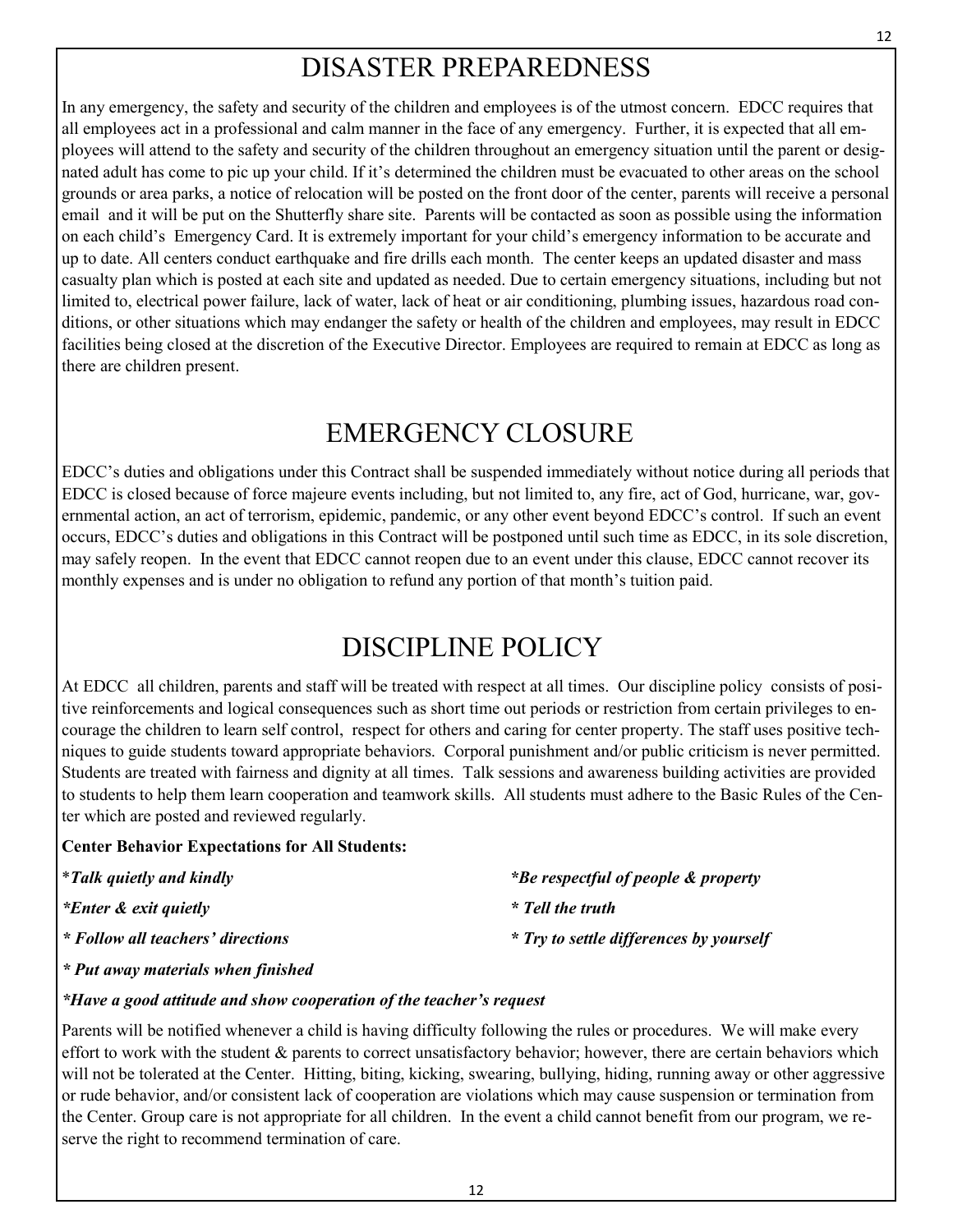## ABSENCES Very Important

*The parent/guardian is required to notify the Center when their child will not be attending EDCC***.** After school, every child must be accounted for that is on our attendance roster. The parent must notify the staff by either a phone call to the Center leaving a voice mail, a written a note in the parent communication notebook located on the sign-in counter, or an email to the Site Director. *The EDCC staff will initiate a search for any child who has attended school, but who has not reported to the center within 10 minutes of the end of school. If the child is not located within 20 minutes, the police will be called.* 

Please make sure your emergency contact information is kept current so you can be reached.

There is nothing more serious than the health and safety of your child and we take our duty very seriously at EDCC. In efforts to eliminate the problems caused when a parent fails to notify the center of their child's absence, the following No-Call Fees will be assessed:

\*1st occurrence will generate a warning letter to the parents

\*2nd occurrence will generate a fee of \$10

\*3rd occurrence will generate a fee of \$20

\*If there are more occurrences, a termination of services may be rendered.

*Your child's safety is our highest priority!*

## DROP OFF AND PICK UP

Parents/guardians must come into the Center in the morning to sign their child in to our care and also in the evening to sign the child out. The Sign-in/Sign-out sheet is the legal record of the time a child is in the Center's care and must be signed using full name clearly written or printed. Proper sign-in and sign-out procedures must be followed to keep us in compliance with our State licensing agency. No one under the age of 18, including sibling, may sign a child out unless the parent has signed the pick-up waiver and met with the Site Director to discuss the waiver policy. EDCC takes no responsibility for children once signed out of the program.

#### ILLNESS/ATTENDANCE POLICY

Should your child become ill at school, you will be called to make immediate arrangements to pick up your child. EDCC cannot by law offer service to a child who is ill. Please contact the Center if your child has been picked up ill from school and will not be coming to EDCC so we are not searching for her/him after school. **If your child does not attend school for any reason then your child may not attend EDCC for that day**. If your child exhibits any of the symptoms listed below during our care, we will call and ask you to pick up your child. A sick child must be picked up immediately upon notification from EDCC. For the protection of all children, your child must be kept at home if he/she exhibits any of the following symptoms:

\**Fever over 100 degrees \* Head lice and/or nits, scabies, mites* 

 *\*Diarrhea, nausea, vomiting \* Any contagious ailment*

 *\*Skin rash unless diagnosed as non-infectious by a physician (must provide dr.'s note), impetigo \* Nasal, eye or ear discharge with color*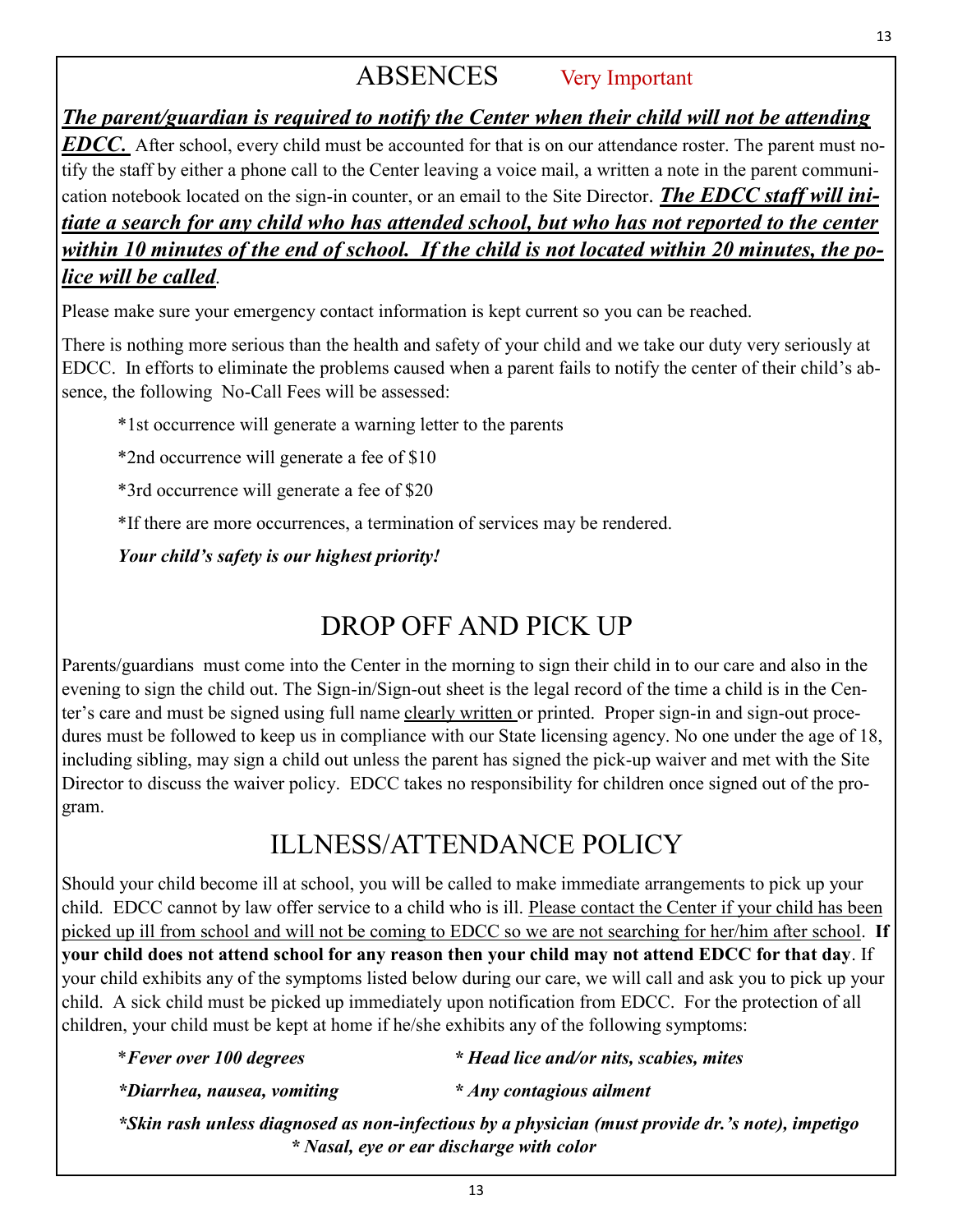# SNACKS AND LUNCH

Snack is served daily in accordance with the State licensing nutritional guidelines. On non-school days, both a morning and an afternoon snack is served. Our snacks will be delicious, filling and very nutritious. Snack menus are posted on the Parent Information Bulletin Board monthly and posted on our Shutterfly site. Lunch is not provided at EDCC even on days when there is no school. Parents must send a nutritious lunch with your child that does not require any preparation or heating of the foods. EDCC is a Junk Food -Free Zone so please do not send candy, soda, sugary drinks, chips, cookies or cakes.

It is the parent's responsibility to notify staff of any food allergies or other dietary needs your child may have. Many of our sites operate as "Peanut-Free Zones" due to children with serious food allergies. Your cooperation is greatly appreciated in abiding by packing nut-free foods for your child.

## BIRTHDAYS AND SPECIAL OCCASIONS

Parents are welcome to send a special snack or gift for the center to honor your child's birthday or special occasion. Contact the Director to arrange the special event. Please remember our centers are Junk Food Free so no birthday cake, cookies, donuts, ice cream, or cupcakes. The site Director will provide suggestions for alternative healthy and nutritious snack items.

#### MEDICAL EMERGENCIES

In the event of a medical or dental emergency, the Director will contact the parent first for instructions. If the parent or anyone on your child's emergency form can't be reached , we will contact your child's physician for instructions. If emergency treatment is required, we will call 911 immediately. It is of the utmost importance to keep all parent contact phone numbers current on the Emergency Card.

# CONFIDENTIALITY

EDCC has adopted a Confidentiality Policy to ensure the confidentiality and protection of individual rights of privacy for children, families, and employees of EDCC. The individual dignity of children, families, and employees shall be respected and protected at all times in accordance with all applicable laws. Internal and external disclosure of information about children, families, or employees will not be divulged to anyone other than persons who are authorized to receive such information. Information and documents considered confidential include, but are not limited to medical records, educational records, special needs records, family records, financial records, and any other private information about the children or their families. Information will only be released to persons outside of EDCC with the express written consent of the child's parent or legal guardian.

# TOY POLICY

Children are asked to leave all toys at home except for specified days where they are allowed to bring in one toy from home to play with. We ask that you label the toy so that ensures we can find its owner. Your child may bring in one movie to share with the class for Friday movies if they would like. Please ask your Site Director for specific days your child is allowed to bring a toy from home.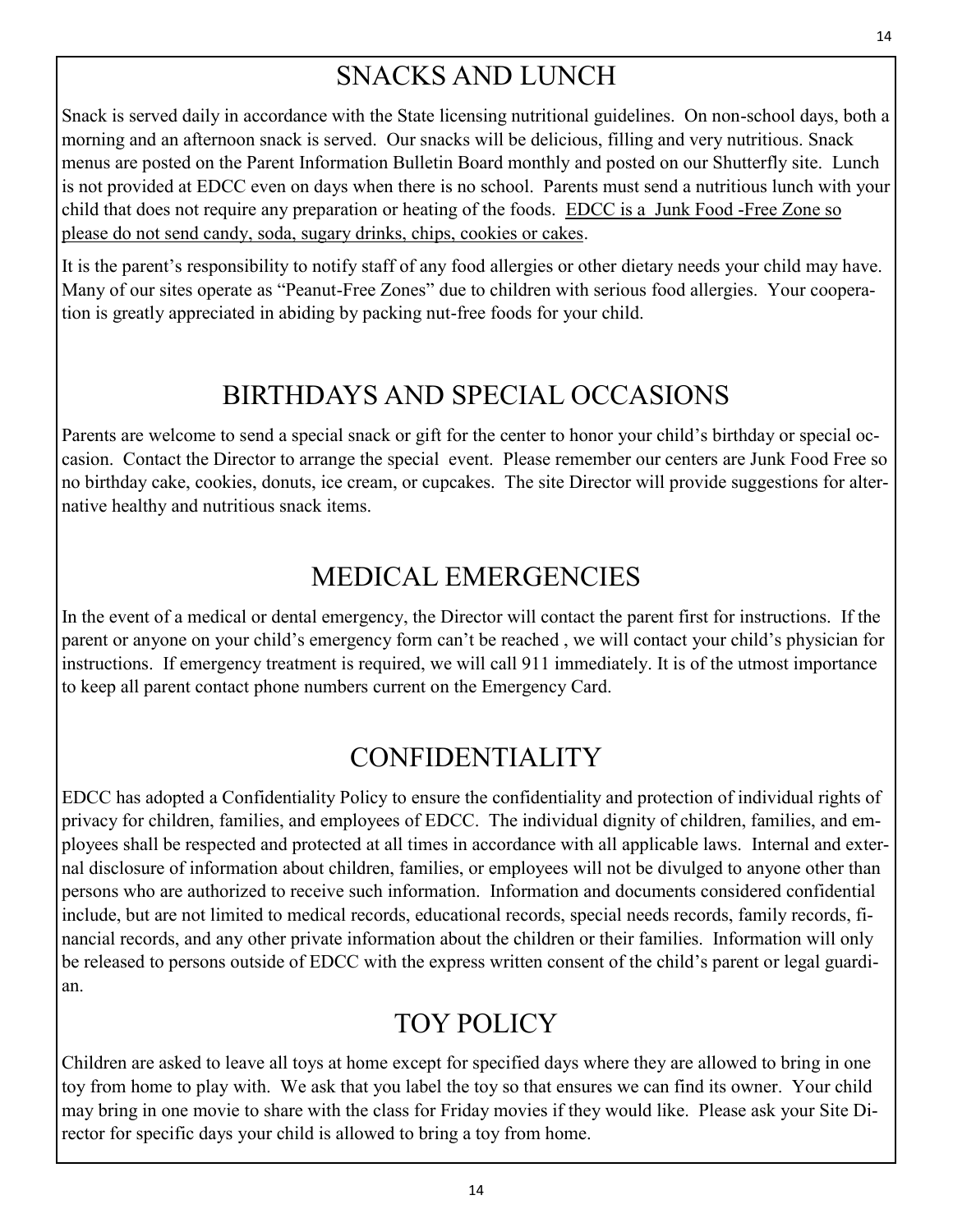# MEDICATION POLICY

Students who require assistance with medication during EDCC, pursuant to a physician's prescription must meet the following requirements:

- 1. Signed Parent Consent for Administration of Medications Form
- 2. Action plan for the specific medication whether over-the-counter or prescribed, completed by the health care provider and must be kept on file at EDCC.
- 3. All forms must be filled out annually or whenever the prescription changes and must be signed by both the parent/guardian and the child's physician before the child can be assisted with the administration of medicine by EDCC personnel.
- 4. It is the parent/guardian's responsibility to provide EDCC with all necessary information and special instructions in writing related to the administration of medication to their child. The parent/guardian must immediately notify EDCC in writing of any changes in the child's regimen with an authorizing physician.
- 5. In signing the EDCC Medication Authorization and Consent Form, the parent/guardian agrees to release from liability EDCC, its administrators, and employees for any loss, damage, injury or liability of any kind to any person caused or arising from the acts, omissions, or negligence of EDCC, its administrators, and employees related to the administration of medication to their child.
- 6. Medication must be in its original prescription labeled container with the child's name and physician's directions clearly labeled.
- 7. All medications prescribed or over-the-counter must be given directly to staff with all of the signed forms.
- 8. Over-the-counter medications must be prescribed by a physician with a note indicating the child's name, dosage and time medication is to be given.
- 9. **Do not send medications with your child** to administer themselves.
- 10. All medication MUST be stored in a locked container and administered by a trained personnel who is at least teacher or administrator qualified.
- 11. Medication that is expired will be returned to parents because we DO NOT keep any medication that is past its "use by date".
- 12. All medication must be picked up by a parent at the discontinuance of EDCC. No medication will be given to a student to take home.
- 13. Medication left at EDCC at the discontinuance will be discarded.
- If you have any questions, please contact the Director at your EDCC school site.

#### DAILY HEALTH CHECK

Each time your child is signed into our program a health check will be completed. A daily health check is a quick way for EDCC (child care provider) to check a child's well-being or a change in the child's health status while at the center. Daily health checks can help reduce the spread of infectious diseases because once completed if the child has been identified as having something that is infectious then we can exclude that child before exposing her/him to other children. A parent/guardian should report any illness or medical condition that has occurred since the child's last day of attendance at EDCC.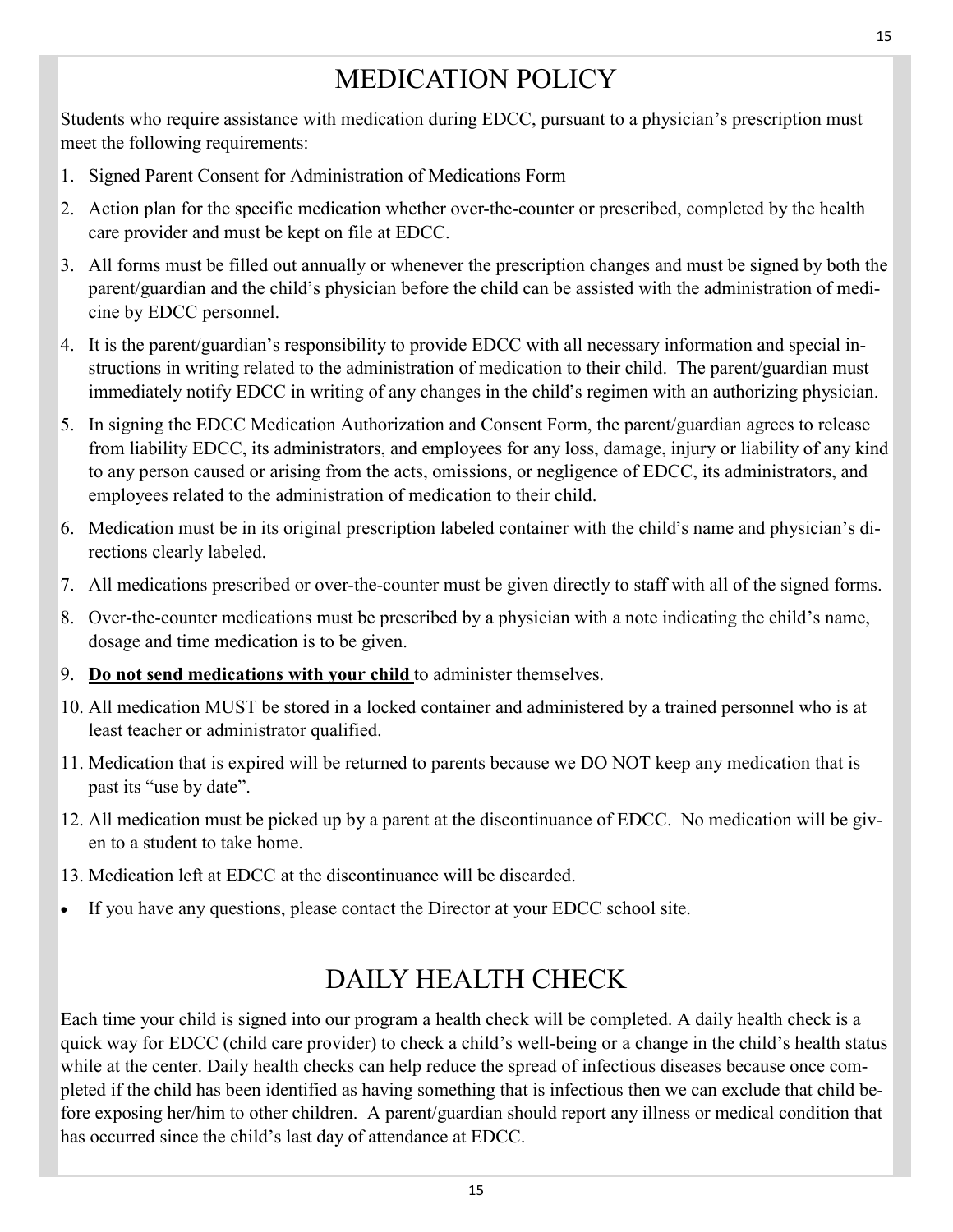#### ENROLLMENT FEE

There is a \$100 non-refundable registration fee that must be paid at the time of initial enrollment. To hold a space for your child/children for the next school year, a \$100 non-refundable enrollment fee must be paid. If your child will not be attending the summer program and you want a space for the following school year, then the June, July and August tuition at the school rate, must be paid. We are very sorry, but we can not guarantee a space for the fall program without paying to hold the space during the summer months.

#### WITHDRAW FROM PROGRAM

A two week notice in writing is required to terminate enrollment. If no notice, or less than two-week notice is given, the parent/guardian is subject to paying the contracted fee for the two-week period.

#### SUSPENSION POLICY

If your child should be suspended from school, he/she cannot attend EDCC as we honor the School District's suspension policy. A child will be suspended from EDCC when it is determined that his/her presence causes injury to others, damage of property, theft, defying authority or disruption to the program. The parents are responsible for making other childcare arrangements during the period of suspension. No credit is given for absences due to suspension.

#### TERMINATION POLICY

#### *EDCC reserves the right to terminate child care for the following:*

- 1. Student behavior that infringes upon the rights and safety of others
- 2. Continued failure of parent or child to follow center rules or policies
- 3. Delinquent tuition
- 4. Parent has been late paying the fees or following center closing times
- 5. Other circumstances that may cause business and/or operational problems for EDCC
- 6. Incomplete program files

# TOBACCO-FREE FACILITIES

EDCC recognizes that smoking and other uses of tobacco and nicotine products constitute a serious public health hazard and are inconsistent with our goals to provide a healthy environment for students, staff, and parents. EDCC prohibits smoking and/or the use of tobacco products at any time in EDCC facilities. EDCC follows school district rules which also prohibit smoking on their grounds as well. (Health and Safety Code 104420, 104559)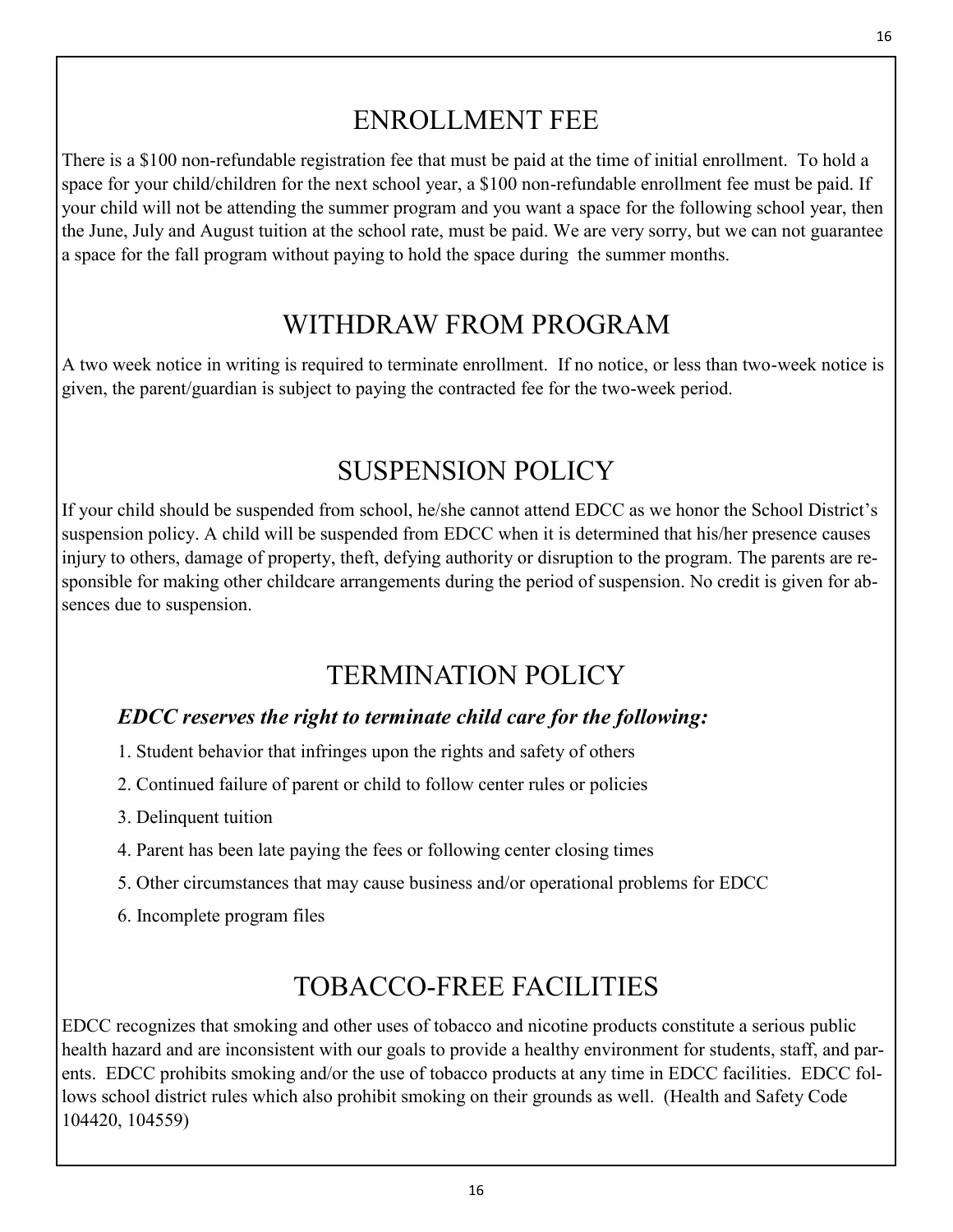#### LATE PICK-UP POLICY

All EDCC centers close promptly at 6:00 p.m. We ask parents to pick up their child prior to this closing time. It is the parent's responsibility to arrange for an authorized adult to pick up if the parent can not be at the center by 6:00 p.m. Parents/guardians should list the daytime and evening contact numbers of at least three (3) adults on the emergency card who are authorized to pick up their child from the site. Please make sure your emergency contacts are aware they have been designated as such. If a child has not been picked up by 6:30 p.m. and staff have not been able to contact the parents or emergency designee, then we are legally required to contact the Police Department.

If the parent has not picked up their child prior to closing:

- 1. A late fee of \$10 plus \$1 for each minute past 6:00 p.m. is assessed
- 2. Payment of the late fee is due when picking up the child
- 3. Late fee payment is made to EDCC via Square payment
- 4. After three occurrences of being late, a conference with the center director and parent will be arranged. Parents will need to bring a plan for picking up the child on time
- 5. Continual violation of the Late Pick-up Policy will result in loss of child care services

#### TUITION

Tuition rates are posted annually in the EDCC Admission Agreement and reflect the local child care market rates. Tuition is paid on a monthly basis and due on the 1st day of the month, regardless of your child's attendance on that day or not. Payments will be considered late and subject to a late fee of \$45.00 after the 5th calendar day of the month. If tuition is unpaid by the 5th of the month, your child will not be admitted to EDCC until full payment is made, or special arrangements have been cleared through the Executive Director. Payment may be made by clicking on the Parent Portal located on the EDCC website. Tuition subsidies are available for income eligible families through Hively and other subsidy programs. The parent is financially responsible for paying any tuition not covered by the subsidy. The annual cost of the program is pro-rated over the school year resulting in a flat monthly fee. The EDCC contracted tuition remains the same regardless of the number of days the child is in attendance. *Vacation credits cannot be granted.* Please understand that the Center's expenses are the same each month and therefore, the tuition must also remain consistent.

#### HOMEWORK POLICY

The homework center is for grades 1—5 and operates Monday—Thursday for 45—60 minutes. We provide a quiet environment and homework assistance, as well as encourage positive study habits. We cannot provide individual tutoring but will certainly let a parent know if a student seems to need more help in a certain area or subject. If a child is not finished with homework at the end of homework session, the work needs to be completed at home. Checking homework for errors and neatness is the parents' responsibility. Should a child not have homework, he/she will be encouraged to read quietly.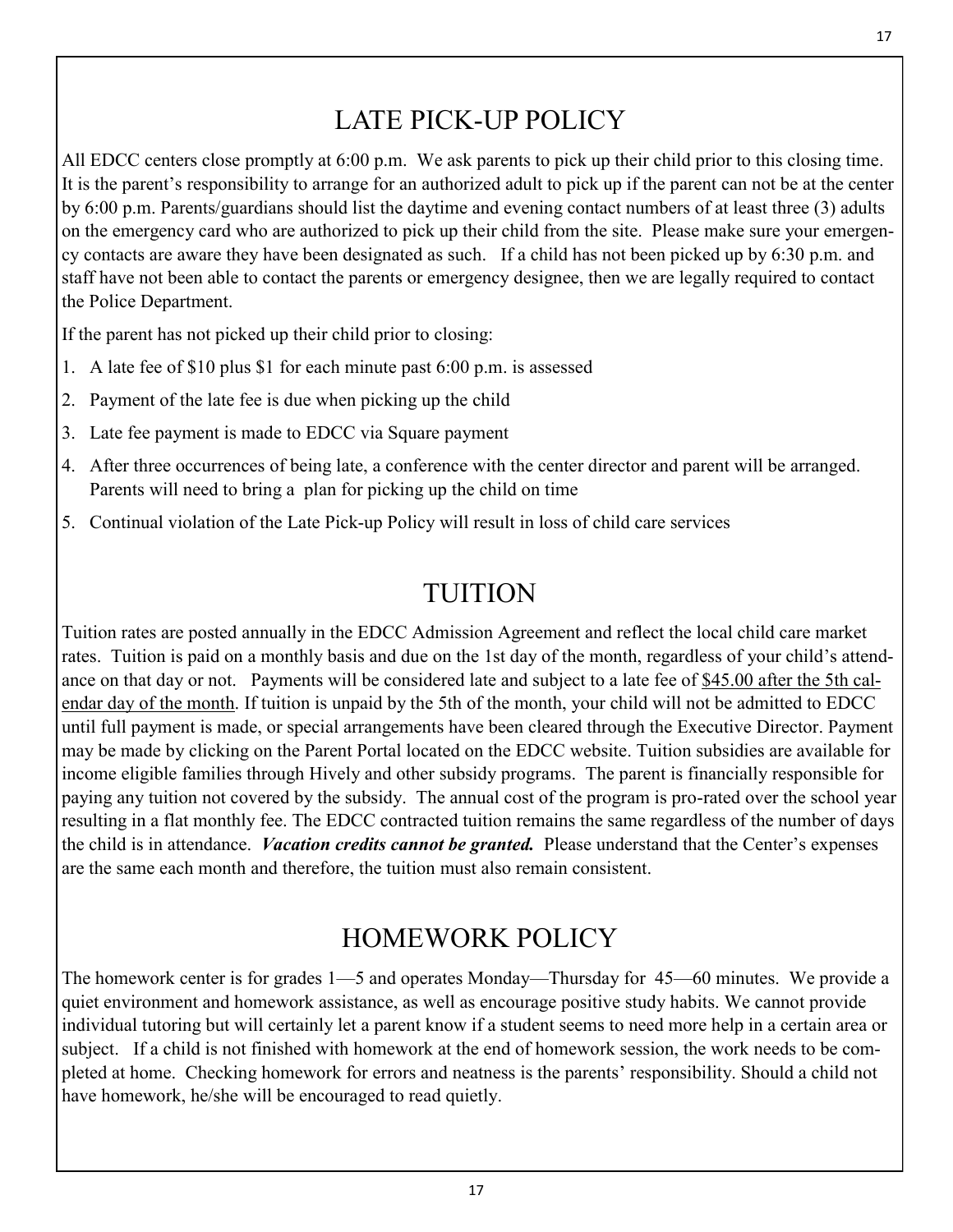# AUTHORIZED PERSON PICK-UP POLICY

If the parent or guardian would like another person to pick up their child, the parent or guardian must let EDCC staff know and/or list the designated person on their child's Emergency Card prior to pickup. The authorized person must bring a valid form of photo identification, i.e. driver's license. This will help EDCC staff validate that this is the correct person authorized to pick up the child. If the authorized person does not have identification then they will not be allowed to pick up the child. EDCC staff cannot deny access to a biological parent without a valid court-signed order. Once EDCC has a valid court-signed order we must follow that order.

## HARRASSMENT POLICY

EDCC provides a childcare center and workplace free of discrimination. Actions, words, jokes, or comments based on an individual's gender, sexual orientation, race, age, ethnicity, religion, or any legally protected characteristic are not tolerated. EDCC is committed to providing a safe and respectful environment for everyone who works or visits here. To that end, we have a zero tolerance for acts of threats of violence or harassment. Actions by anyone that are designed to threaten, intimidate or bully another person will not be tolerated. Overt and subtle harassment creates an offensive, hostile, and uncomfortable environment and is strictly prohibited. EDCC prohibits sexual harassment. EDCC employees, volunteers, clients, and applicants have a right to be in a harassment -free environment, including freedom from sexual harassment. Sexual harassment is strictly prohibited and will not be tolerated.

# SIBLING DISCOUNT

Families who have two or more children enrolled in EDCC will be entitled to a \$50 tuition discount per month. Both children must be enrolled in the program for a full month before any discount is given.

# DISTRICT DISCOUNT

Parents who work for Dublin Unified School District or Pleasanton Unified School District are entitled to a \$50 tuition discount per month with proof of employment. The discount only applies to tuition. Children must be enrolled in the program for a full month before any discount is given.

# TECHNOLOGY POLICY

Children are not allowed to bring their own cell phones, iPads, computers, smart watches, or smart devices of any kind while at EDCC. The only type of technology that is allowed while at EDCC is the use of EDCC's computers, Chromebooks, and iPads with permission from the teacher.

# AFTER-SCHOOL CLASSES & ACTIVITIES

If you have signed your child up for any type of after-school class or activity you must fill out a Parent Consent Form for After School Classes & Activities. Your child must always check in with EDCC first before attending class and Kindergarten students must be walked over to their class by a teacher. Our staff is not able to leave the center to pick up your child after their class is over due to teacher/child ratio requirements. We ask that you make arrangements for your child to be returned to EDCC when it is over, by a trusted adult or teacher. We will sign the students back into EDCC after they have returned from class.

18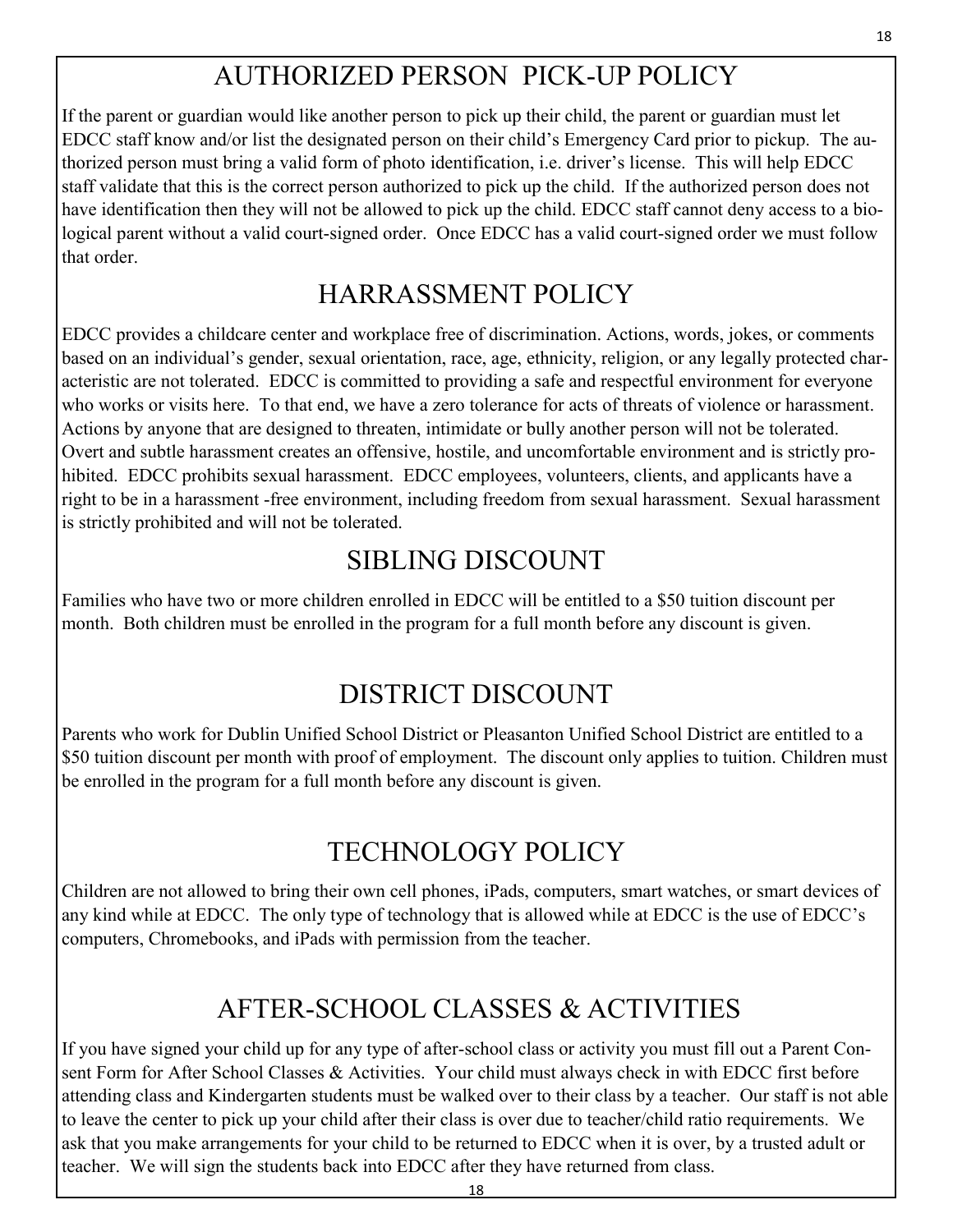#### PARENT COMMUNICATION

EDCC publishes a monthly newsletter on our website which keeps parents informed of what is happening at the site. We also have a Parent Information Board that is located near the sign in/out counter at each site. It provides parents with up to date information about the site, its program activities, and snack menu's. Each site also has their own Shutterfly share site which is used as another mode of communication between the parents and EDCC. Only enrolled parents can become members of this share site. The Site Director sends out information pertaining to their site, upcoming events, theme days, tuition reminders, and shares pictures. If you would like to join the Shutterfly share site please speak with your Site Director to find out more details about how to sign up. Teachers will communicate daily with parents about students behaviors, accomplishments, and challenges.

#### PARENT & DIRECTOR MEETINGS

Any parent may request to have a meeting with the Site Director at any time. The Site Director will schedule a meeting time that is convenient for both parties.

#### KINDERGARTEN PARENT ORIENTATION

Every year sometime in May, the Site Director will host a new parent information meeting for Kindergarten parents. In this meeting the Site Director will discuss all EDCC policies and procedures for the school year as well as for our summer camp. Parents are encouraged to attend the scheduled orientation meeting prior to starting EDCC. If a parent can not attend the meeting then a private meeting with the Site Director can be arranged to ensure that all questions are answered.

#### TELEPHONE & ANSWERING MACHINES

Each EDCC site has a telephone with an answering machine in the event that you need to leave a message for the staff. The answering machine routinely gets checked throughout the day for any calls that may have come in while we were outside or away from the site.

#### DIRECTOR EMAILS

Each site director has their own email address. If you have any questions, concerns, or information that you want your director to know you may email him/her. If a director is out of the office for any prolonged time there will be a courtesy email that responds to let you know he/she is out of the office. Please be advised that Site Directors are not on site at all hours and a response may be delayed until their return back to the site.

#### EXTRA CLOTHING

We encourage parents of Kindergarteners to provide their child with an extra change of clothing to be kept at the site for emergencies. Please label all clothing with your child's full name.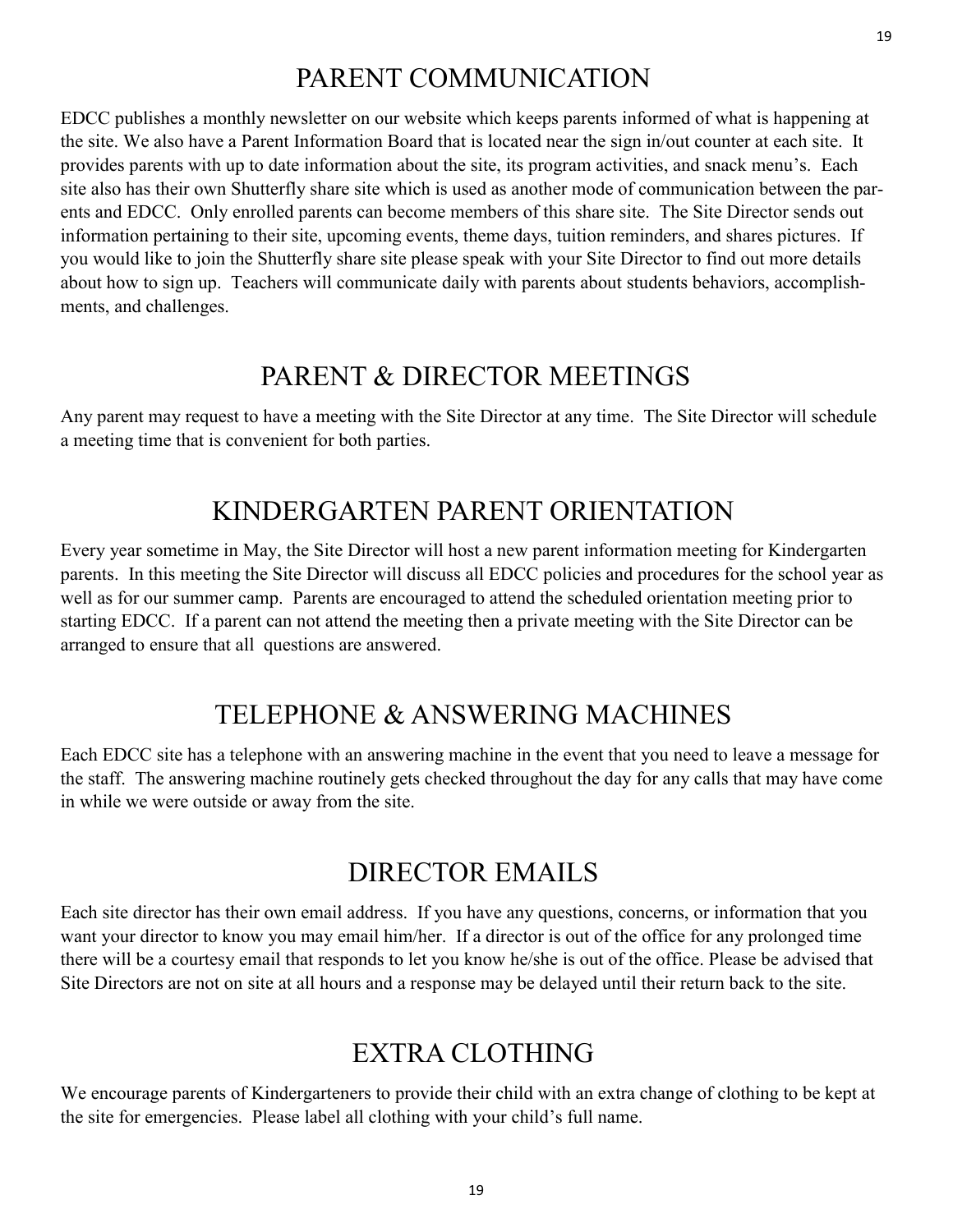

20



#### SUMMER DAY CAMP

EDCC provides a year-round program for our students by operating a fun –filled summer day camp during the summer break from school. The EDCC contracted tuition remains the same regardless of the number of days the child is in attendance. *Vacation credits cannot be granted.* The summer program includes weekly theme activities, fieldtrips and interactive shows. Additional information concerning the summer program will be provided by the Site Director.

#### FIELDTRIPS

All fieldtrips, either walking or by bus, require a signed permission slip. For the times an entire center attends the field trip and the parent chooses not to have their child attend, the parent will need to make other child care arrangements for the day. Children who do not have the necessary forms signed will not be allowed to participate in the scheduled trip and other childcare arrangements will need to be made by the parent. Advance notice of scheduled trips and activities will be given. If you would like to attend any fieldtrip please just let the site director know.

#### TRANSPORTATION

Students are transported either by leased buses or public transportation. Our staff always supervises the children while on the bus. We maintain a 1:14, adult-to-child ratio or less while on field trips. We always welcome parents to join us. Please just coordinate with your site director to ensure there is space on the bus if not you may have to drive yourself to the fieldtrip. Sorry, no siblings may attend a fieldtrip.

## EDCC SUMMER CAMP SHIRT

Students must wear their EDCC summer camp shirt to ALL fieldtrips. It is for the safety of the children that they wear their EDCC shirts. If the student comes to EDCC without their shirt, the parent will be asked to go and get the shirt. If the parent cannot get the shirt the student may not be able to attend the fieldtrip that day. EDCC provides one summer camp shirt per student. If you would like to purchase more shirts please let your site director know when you re-register in February.

# EMERGENCY CARDS

The site director and teachers bring the emergency cards with them on all fieldtrips. It is the parent's and/or legal guardian's responsibility to have an up-to-date emergency card on file at EDCC at all times.